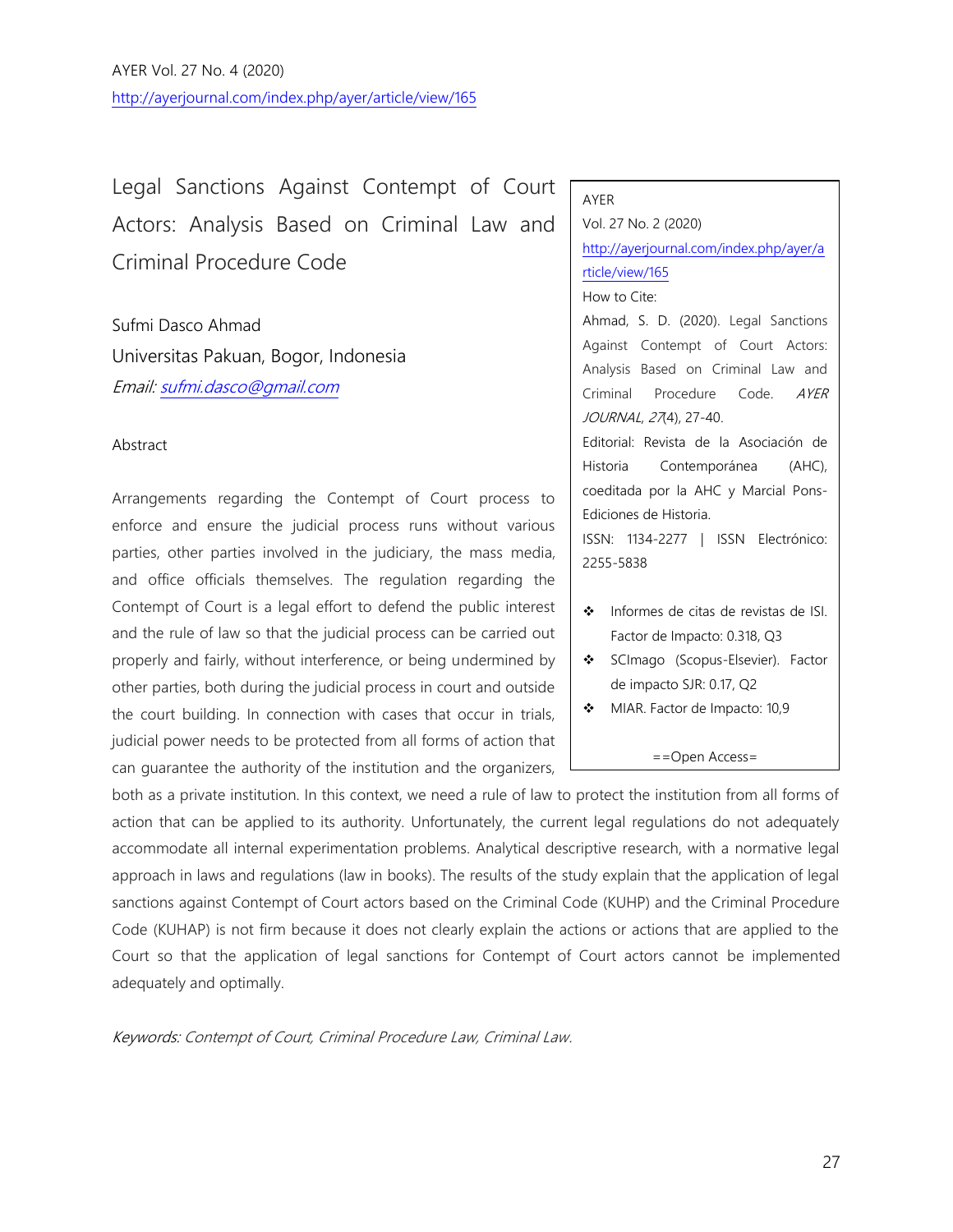## A. INTRODUCTION

In judicial power there is a fundamental principle in the form of independence of judiciary. This principle implies that the course of the judicial process must be guaranteed in such a way as to avoid all forms of influence, pressure, threats that come from any party that has the potential to reduce the nobility of the principle. The principle of independence of judiciary is universal and is enforced in various countries. Oemar Seno Adji argues that the independence of the judicial power contains within it the freedom to carry out its judicial duties (within the exercise of the judicial function), so as "personnel/rechtspositionil" freedom it contains "verbot" which is a prohibition for other state powers to intervene and "gebot" as an obligation for judges in carrying out their duties is guided by their juridical conscience (Asshiddiqie, 2005; Disemadi & Roisah, 2019; White, 2020).

From the context of the principles mentioned above, the judicial process must be carried out in an open, objective, impartial manner by legal provisions and a sense of justice. So important is the position and function of this principle that it is specifically regulated in the 1945 Constitution and then translated into various laws and regulations governing judicial power. the apparatus (Hasibuan, 2015; Rozikin, 2019). However, in the dynamics of recent developments, there is an interesting phenomenon that can reduce the judiciary's dignity, nobility, and authority and its apparatus, especially the dignity and authority of judges. Attitudes and actions displayed by justice seekers, legal practitioners, the press, socio-political organizations, non-governmental organizations, academics, judicial commissions, and various other parties that are suspected to be in such a way can be categorized as injuring the dignity, nobility and authority of the judiciary, both attitude and behavior. and actions aimed at judicial processes, judicial officials, and court decisions.

In addition, the exercise of judicial power in the practice of state administration is relatively vulnerable to intervention, either through legal policies of legislators, horizontal institutions, power in society (mass organizations, mass media, political parties) through the formation of public opinion on while the trial is in progress. The influence of parties who have political interests in power or violence or anarchic mass mobilization, color the judicial process so that it interferes with the administration of the judicial process, both inside and outside the trial, as well as inside and outside the court building (Sarda, 2016; Subarkah et al., 2017; Darma, 2020).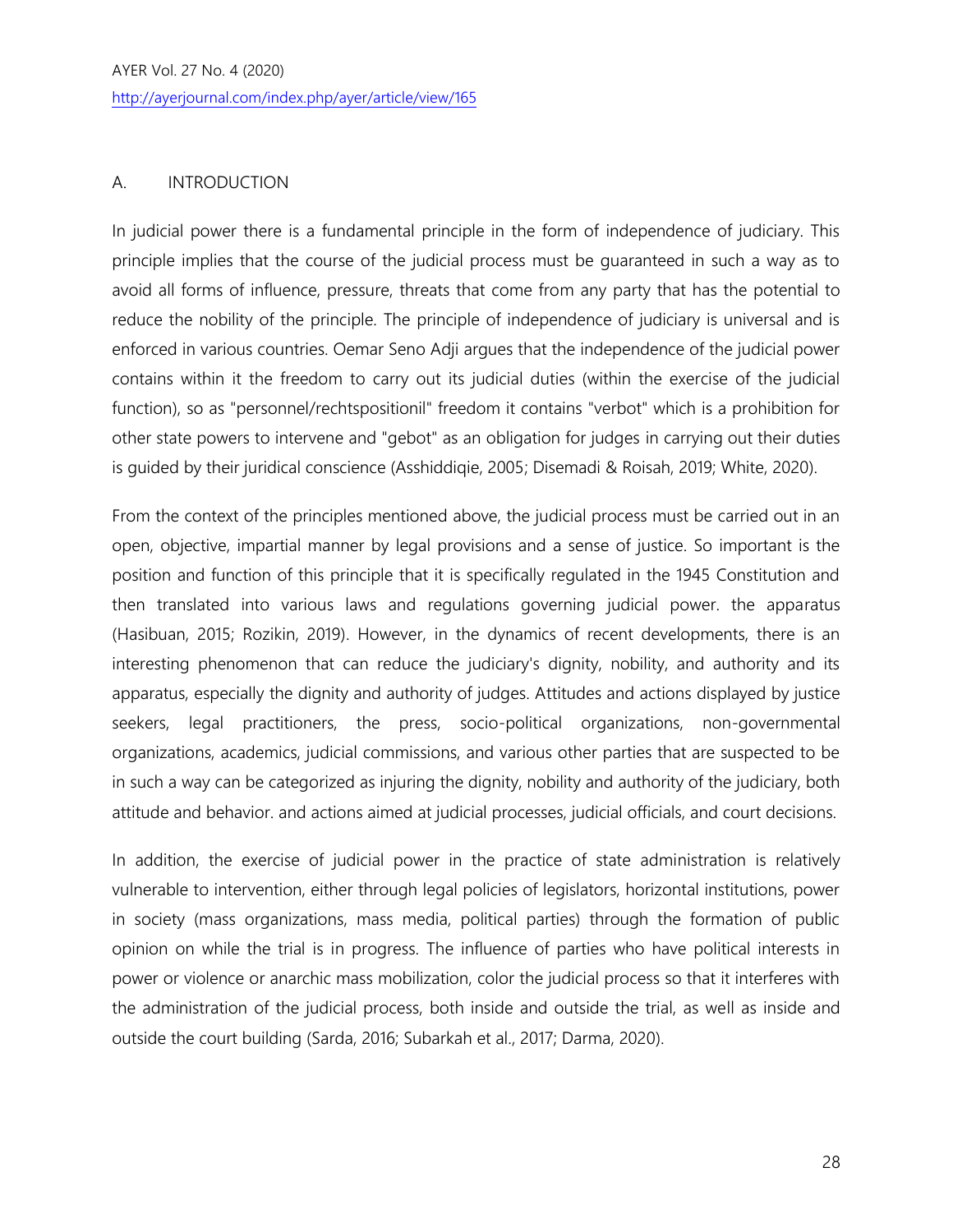The freedom of a judge in adjudicating a case is protected by law. Every form of action or deed that is insulting, demeaning and influencing the judiciary either directly or indirectly in its functions and duties to enforce law and justice is a violation of the law and is a form of Contempt of Court. Article 3 paragraph (2) of Law Number 48 of 2009 concerning Judicial Power states that: "any interference in judicial affairs by other parties outside the jurisdiction of the judiciary is prohibited except in cases as stated in the 1945 Constitution of the Republic of Indonesia." , furthermore in paragraph (3) it is stated that: "everyone who intentionally violates the provisions as referred to in paragraph (2) shall be punished in accordance with the provisions of the legislation (Dunodd et al., 2015; Wahyono, 2017).

Actions and dimensions that are included in the Contempt of Court category, for example, releasing chickens in the Supreme Court courtroom, the Larantuka District Court building being burned by the mob, the defendant's lawyer walking out at the Jakarta Corruption Court (Tipikor), Chaos at the Constitutional Court after the gubernatorial election verdict was read. Maluku, the decision of the Supreme Court was not obeyed by the Bogor Agricultural Institute (IPB), mobs surrounded the Jakarta Industrial Relations Court and the Corruption Prosecutor at the Bandung District Court was hacked after the trial. Suppose various actions to undermine and even undermine the authority of the judiciary are not immediately found the best solution. In that case, it will be a serious challenge for judges, judicial institutions (Supreme Court or Constitutional Court), especially for the Judicial Commission in charge of maintaining/enforcing the authority/nobility of the judiciary in Indonesia (Baroto et al., 2015; Harris, 2016; Subarsyah, 2020).

Of the many Contempt of Court actions that have occurred so far, such as demonstrations in the courtroom, throwing sandals, throwing eggs, throwing money in court, burning court building facilities, swearing/slamming the table with dirty words. between lawyers, prosecutors or judges in a trial. Especially the case that most tarnished the authority of the judiciary, namely the murder that took place in the Sidoarjo Religious Court, East Java, until the murder of a judge, showed that the Court was like a supermarket "which has no authority, aka the independence of judges and the dignity of the judiciary has been contaminated with noise, which in the end judges in carrying out their duties as independent judicial power officials will be threatened with fear.

The Contempt of Court is still a serious threat to court ranks, such as judges and prosecutors, advocates, or the defendant's family/family within the court. However, we must be honest, that the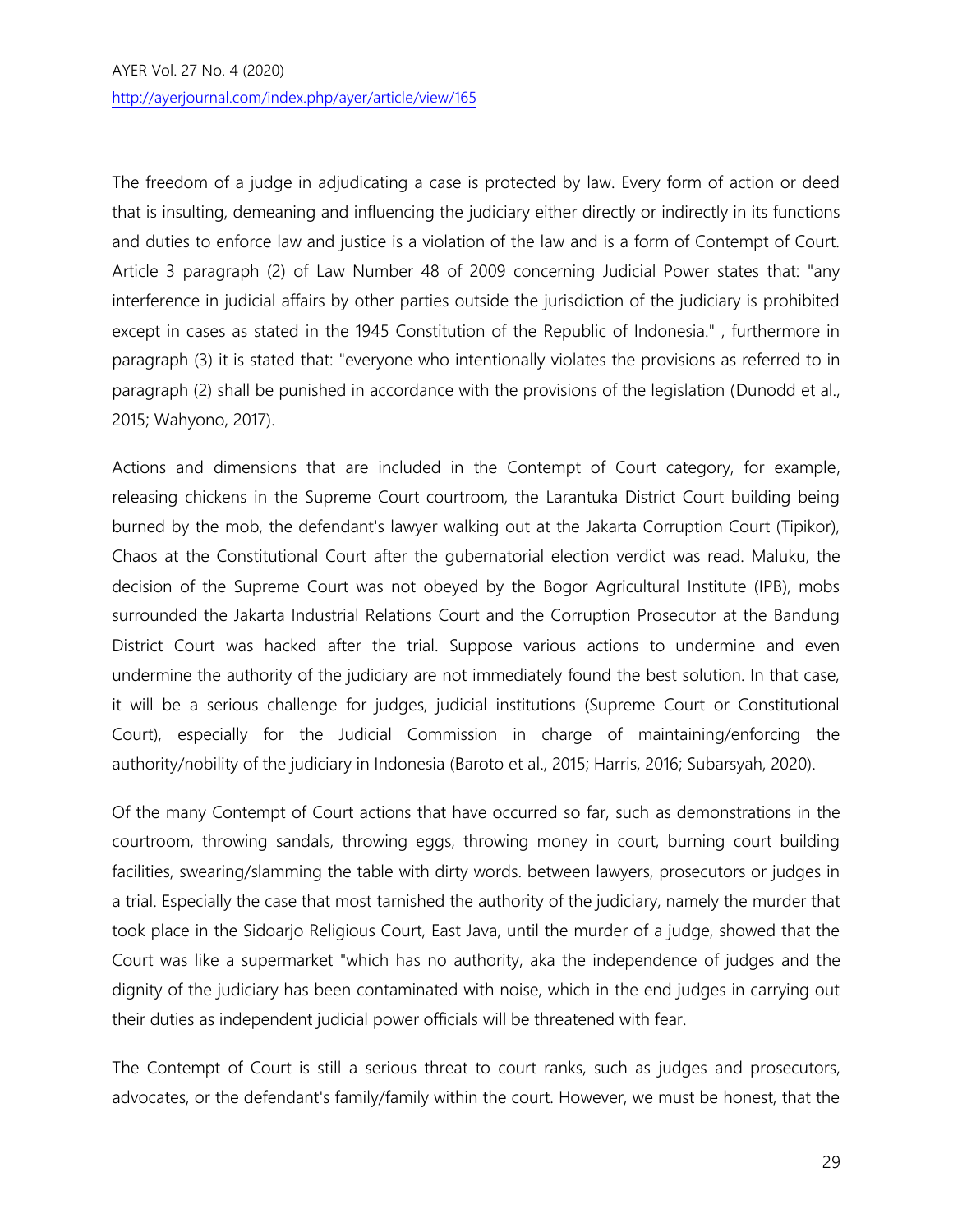cause of all of this is the lack of public trust in the judiciary as the last bastion of justice seekers. The contributing factors are difficult to describe in words, due to the complexity of the factors that hinder law enforcement itself, almost all of whom are judges. In order to uphold the dignity of the judiciary which has been tarnished, it is hoped that the judges must be aware and introspect to leave the habit of attitudes/behaviors that are not liked by the public. Because the Judicial Commission and the Supreme Court are only institutions that carry out guidance, supervision and prosecution of judges who are judged to have made mistakes (Hinkes, 2019; lee & Lee, 2019; Friedman & Pattilo, 2019; Landau & Dixon, 2019).

The proposal for establishing a Contempt of Court Law (blasphemy/contempt of court) has often been discussed by both the Supreme Court and the Judicial Commission, because the Supreme Court Law has mandated that a Contempt of Court Law be established. However, so far this idea has not materialized. This came to the fore again, when Kompas published this news twice in a row, namely: "It is necessary to make a Blasphemy Law on Judiciary" (dated 19 March 2012) and "The Criminal Code is not yet complete, a special law is needed" (20 March 2012) . In other words, until now Indonesia has not had adequate legal instruments/umbrellas that regulate and protect the dignity, nobility and authority of the judiciary in particular from Contempt of Court acts.

## B. METHOD

The data technique used in this research is the study of documents or literature, namely conducting research on documents related to the problems being discussed in this thesis and then conducting a study of data retrieval from library materials in the form of literature books related to the problems discussed. . After the above data is inventoried, then analyzed juridically-qualitatively using secondary data obtained in library research, as for the use of qualitative juridical methods because this research is based on legislation and intends to obtain various information that can be used to analyze and understand certain aspects of criminal law experts by discussing the doctrine or theory that underlies the birth of legislation and policies in the field of criminal law.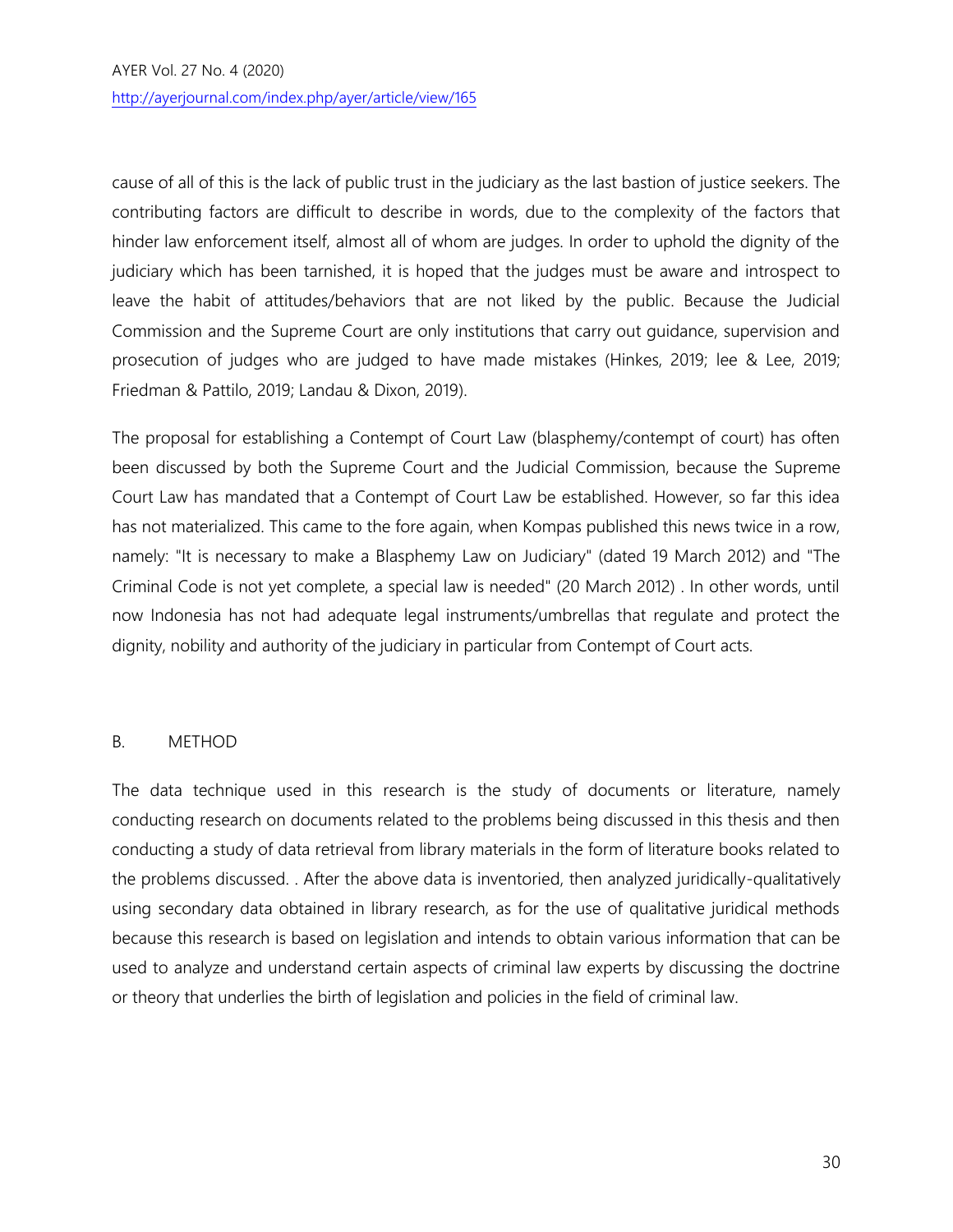## C. RESULT AND DISCUSSION

Application of Legal Sanctions Against Contempt of Court Actors Based on the Criminal Code (KUHP) and the Criminal Procedure Code (KUHAP)

The trial process in Indonesia recognizes the principle of an open trial and is open to the public, except for the trial process for cases of decency and children as defendants, as regulated in Article 153 paragraph (3) of the Criminal Procedure Code jo. Article 13 paragraph (1) of Law Number 48 of 2009 concerning Judicial Power. With this principle, everyone can attend, see and follow the trial. Court hearings which are open to the public sometimes attract public attention, especially if the case involves officials or gets a sharp spotlight from the public so that the Court looks very busy filled with people who want to witness the trial, it's just that there are often many visitors to the trial, both parties directly involved in the case as well as ordinary visitors make actions that do not respect the proceedings. This action can be categorized as an insult to the Court (Contempt of Court).

In Indonesia, actions or words that harass or blaspheme the courts have recently become increasingly common. Sometimes it is carried out in the court room itself when the judicial process is in progress or or after the judge has read out his decision, even though other legal remedies, such as appeals and cassation, are still open. Those actions or words of course either directly or indirectly can influence public opinion, and insult the authority of the court (Prima et al., 2019; Fernandes et al., 2019; Robinson & Darley, 2019).

Often the blasphemy published in the mass media is not accompanied by rebuttals from other litigants, so that the public only gets incomplete information. Often the blasphemy is based only on "issues" that do not have a solid basis. If the blasphemy is directed at the judge, of course it will have a psychological impact on him. It has become a universal principle that must be followed that the court is a place that must be respected where the rule of law must be processed and enforced by all parties. There is still a legal route that can be taken if there are parties who are not satisfied with the judge's decision. There is still a legal route that can be taken if the judge is deemed not to have carried out his duties properly. What is clear is that this cannot be done in the trial court.

Research results from the National Law Reform Consortium (KRHN) also noted that from September 2005 to February 8, 2011 there were no less than 30 acts of humiliation against the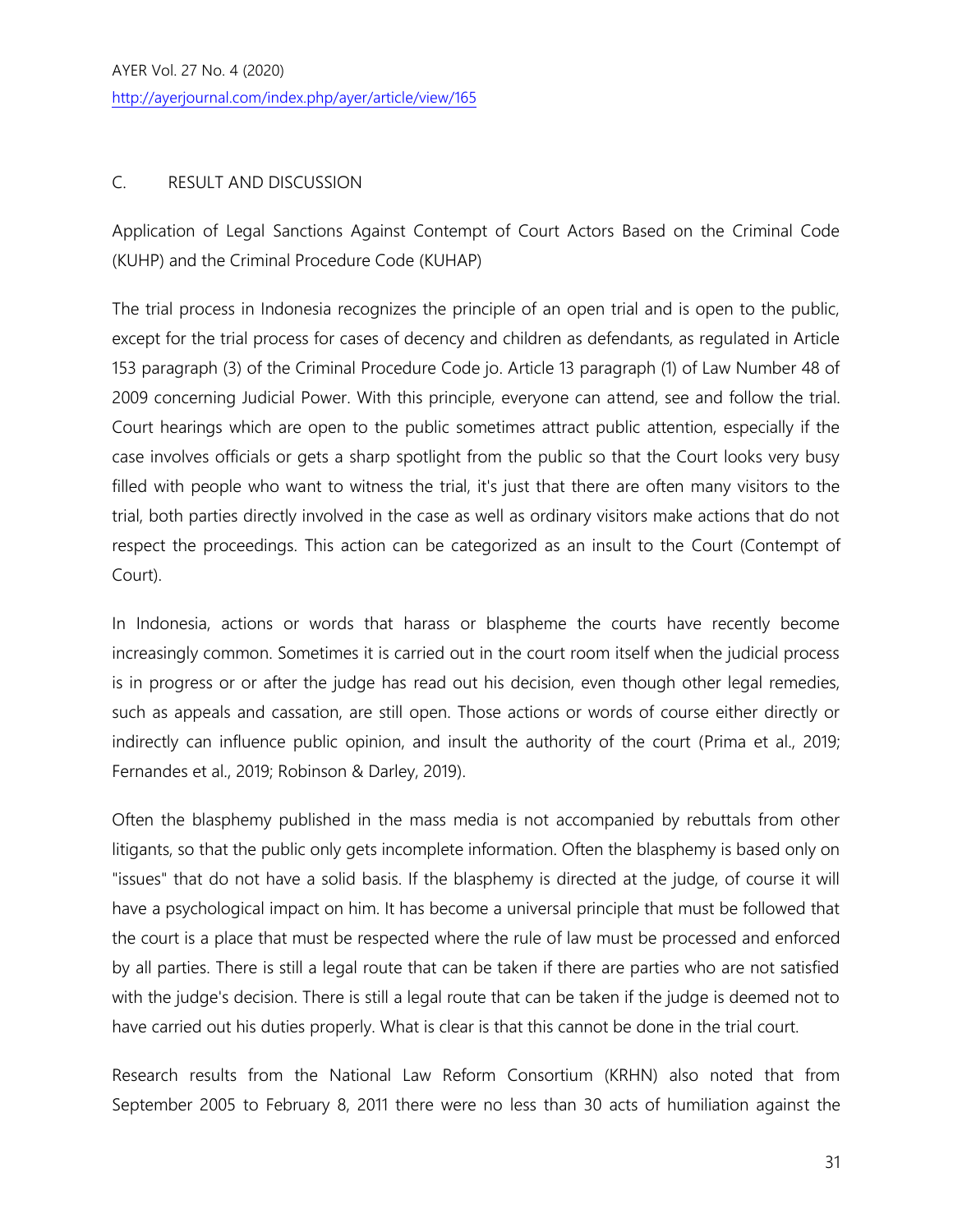court, which were not only carried out outside the trial, but during the trial. Another Contempt of Court fact, where the perpetrator is required to conduct a Contempt of Court, which in practice has occurred is in a case where the case has been decided based on the Purwakarta District Court Decision Number 241/Pid.B/2006/PN.PWK in conjunction with the Bandung High Court Decision Number: 38/PID/2007/PT.BDG in conjunction with the Decision of the Supreme Court of the Republic of Indonesia No. 1316 K/Pid/2007 (Maemoenah, 2003).

South Jakarta District Court Decision Number 6/Pid.Tpr/201 l/PN J kt. Sel in conjunction with the Decision of the High Court of DKI Jakarta Number 207/Pid/2011/PT.DKI in conjunction with the Decision of the Supreme Court of the Republic of Indonesia Number 1800K/Pid/2011 and the Decision of the Medan District Court Number 144/Pid.B/2001/PN.Medan, that the perpetrators were in the room the trial showed disrespect to the court, behaved not in accordance with the dignity of the court and did not obey the order after receiving a warning from the head judge of the trial, the person concerned was expelled from the courtroom and demanded to carry out a Contempt of Court which implicitly regulated the form of violation of committing a crime in the Criminal Code.

The Contempt of Court cases show that the Court is seen as a "supermarket" that has no authority. The independence of judges and the dignity of the judiciary have been contaminated with noise, which makes judges feel afraid when carrying out their duties as officials of the judicial power who should be free from influence or threats of any kind. In addition, when a judge is carrying out his main duties, he is not provided with special weapons or security. In addition to these cases, there are also cases in the form of public intervention or pressure on cases that are being examined or do not yet have a final and binding decision. In fact, court institutions and/or judges often receive scorn or harassing criticism. This is certainly very dangerous because the judges' independence guaranteed by the constitution in deciding a case is very disturbed in their belief (Bala & Slabach, 2019; Ross, 2019).

Based on the variety of blasphemy/humiliation of the court above, it is time to stipulate in detail what is meant by/definition of blasphemy/insult to court institutions and/or judges and their forms both in official duties and outside of service as well as imposing legal sanctions explicitly regulated in the Contempt of Court Law. Contempt of Court actors are parties involved in a case, whether they are prosecutors, advocates or defendants and witnesses, or other parties, such as visitors to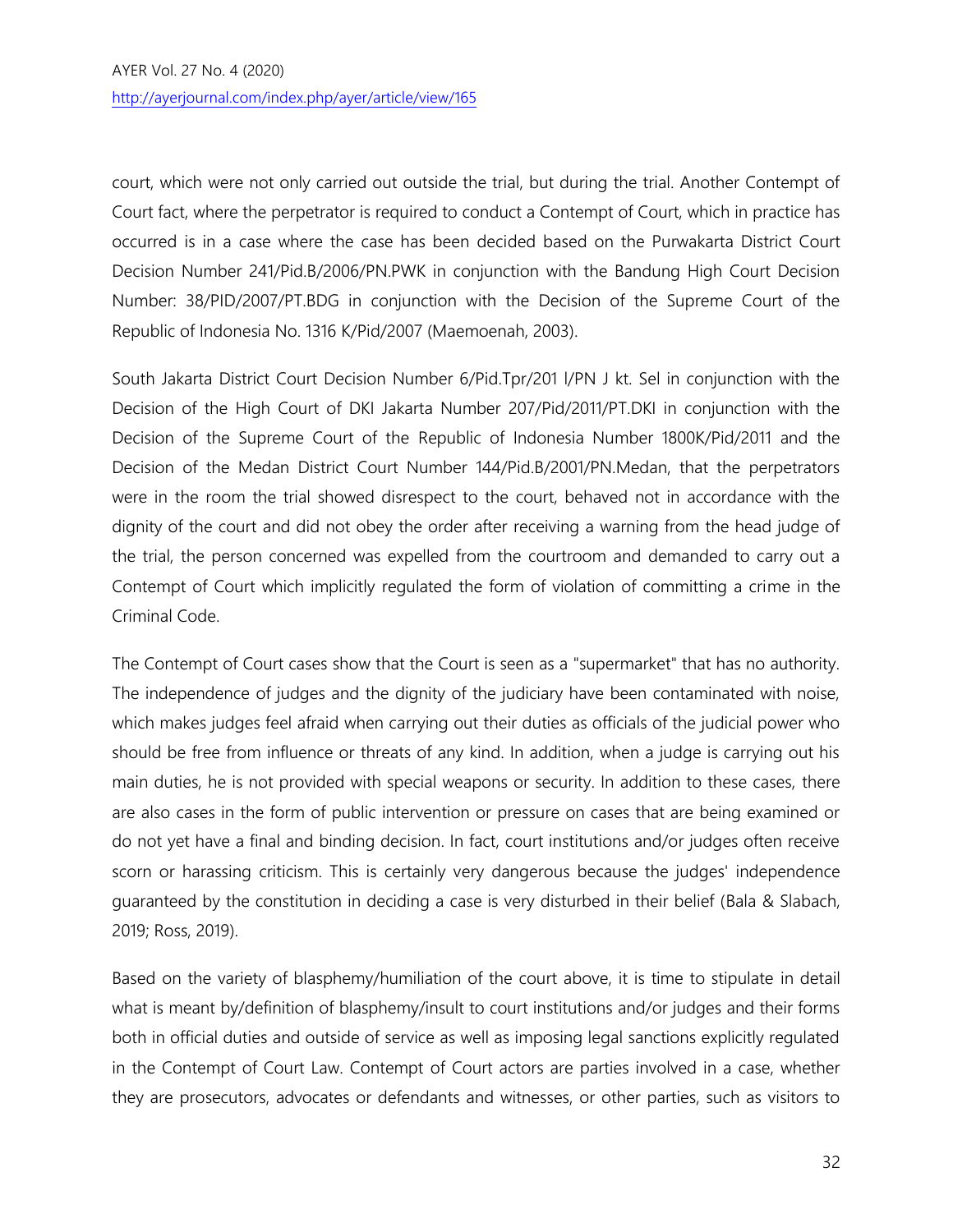court hearings who have no connection with the case being tried to obstruct the trial. Contempt of Court. This Contempt of Court action targets are no longer against the Court building but also against Court officials (judges, public prosecutors, substitute clerks and legal advisors), witnesses, and defendants.

Given the importance of handling the Contempt of Court issue, the imposition of effective and immediate sanctions for Contempt of Court perpetrators is an important requirement. Judging from its history, since centuries this institution has been implemented in a large number of countries. Until now the type of "Contempt of Court" is still developing by the development of the era, law and order must be enforced everywhere, especially in courts that are tasked with enforcing the law and order "supremacy of law". Therefore, the court's inherent authority is to effectively punish those who abuse the judiciary (Arlen & Buell, 2019; Silalahi, 2019).

The statutory provisions regarding contempt of court are intended to ensure that the judicial process against contempt of court acts can be carried out effectively. Namely, among others, by imposing sanctions on those who interfere with the judicial process or do not want to carry out court orders. The Contempt of Court action that has taken place in Indonesia has not yet been fully resolved. This can be seen from the increasing number of Contempt of Court actions in Indonesia, this is due to the lack of firmness by law enforcement officials and the government in dealing with Contempt of Court cases that occur. Looking back, the rules for harassment against the court have actually been listed in the Criminal Code. It is part of an insult to certain institutions or officials who are carrying out their duties. This means that it can use Articles 207, 212, 214, 217, 218, 220-224, and Article 310 of the Criminal Code. However, these articles still contain weaknesses so that in practice they are rarely used for cases of harassment against judges or the judiciary (Masthura, 2011; Amiruddin, 2016).

The context of court was later mentioned in the General Elucidation of Law Number 14 of 1985 concerning the Supreme Court. Here it is stated that the Contempt of Court is needed to ensure the creation of the best possible atmosphere for the administration of justice to uphold law and justice. In addition, the Contempt of Court Law regulates actions, behavior, attitudes, or words that can demean and undermine the judiciary's authority, dignity, and honor. Previously, Law Number 8 of 1981 concerning the Criminal Procedure Code has mandated that everyone respect the court. Article 281 explicitly states that anyone is obliged to show respect to the court in the courtroom. If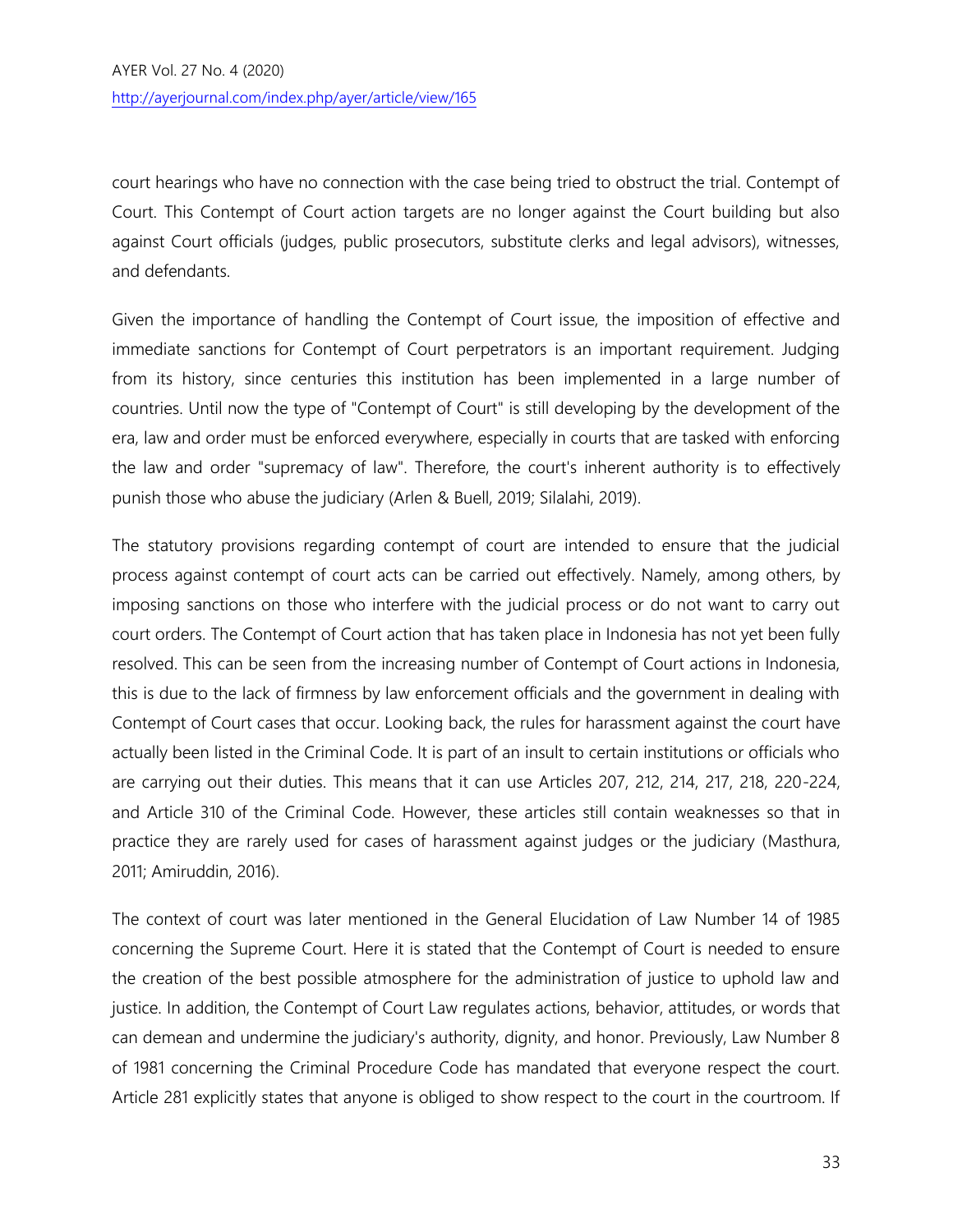a visitor behaves inappropriately with the court's dignity and does not comply with the court order, the judge will give a warning. The judge ordered that visitors be removed from the courtroom if they still do. If the violation is a criminal offense, there is the possibility of prosecution of the perpetrators.

There is no clear regulation of the Contempt of Court in Indonesia, but in the Criminal Code and the Criminal Procedure Code there are provisions of articles that can be qualified as rules regarding the Contempt of Court, namely those listed in Articles 207, 208, 209, 210, 211, 217, 224, 233 and 420. KUHP. The provisions of the articles contained in the Criminal Code are not clear because they do not clearly explain the actions or actions aimed at the Court so that law enforcement for Contempt of Court actors cannot be carried out optimally, and Indonesian courts (judges) do not have the authority to impose sanctions directly. against the perpetrators of such harassment as regulated and carried out in other countries, even though the act was carried out in court, the process to prosecute and punish the perpetrators was too long to be followed up, and the Court did not have the special means to implement the sanctions immediately (Ahyani et al., 2020).

The Urgency and Relevance of Contempt of Court Arrangements in Special Laws

Article 24 paragraph (1) of the 1945 Constitution of the Republic of Indonesia (UUD NRI 1945) states that: "Judicial power is an independent power to administer judiciary to uphold law and justice". The existence of these provisions is intended to emphasize that the task of judicial power in the Indonesian constitutional system is to administer an independent judiciary, free from intervention from any party, to uphold law and justice. The provisions of Article 24 paragraph (1) of the 1945 Constitution of the Republic of Indonesia are further regulated in the Law on Judicial Power. Article 1 point 1 of Law Number 48 of 2009 concerning Judicial Power in place of Law Number 14 of 1970 and Law Number 4 of 2004, stipulates that the power of an independent state to administer justice to uphold law and justice based on Pancasila and The 1945 Constitution of the Republic of Indonesia, for the sake of the implementation of the legal state of the Republic of Indonesia (Panggabean, 2015)

Then in Article 3 paragraph (1) of Law Number 48 of 2009 concerning Judicial Power stipulates that: "In carrying out their duties and functions, judges and constitutional judges are obliged to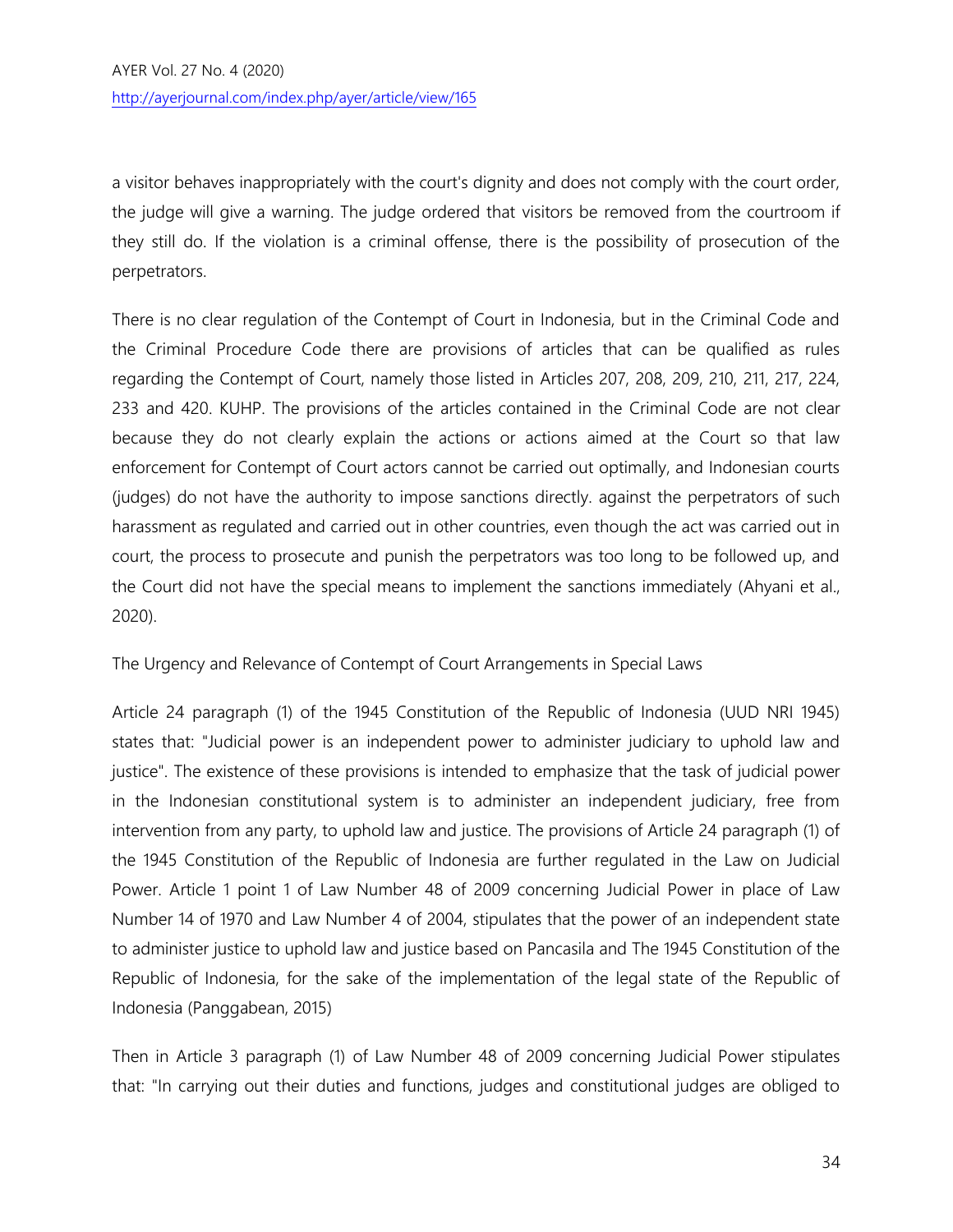#### AYER Vol. 27 No. 4 (2020)

<http://ayerjournal.com/index.php/ayer/article/view/165>

maintain the independence of the judiciary", and paragraph (2) states that: "All interference involvement in judicial affairs by other parties outside the jurisdiction of the judiciary is prohibited, except in matters as referred to in the Constitution of the Republic of Indonesia. Therefore, what is meant by "independence of the judiciary", is free from outside interference and free from all forms of pressure, both physical and psychological (Explanation of Article 3 paragraph (1) of Law Number 48 of 2009 concerning Judicial Power). Regarding the independence Regarding this independence, Bagir Manan emphasized that efforts to protect an independent judicial power are to (1) ensure that court decisions are obeyed or obeyed; (2) prevent any form of interference or intervention in the judicial process; and (3) ensure an honest (and impartial) trial.

The judicial power that administers justice is vulnerable to various practices undermining these institutions. Acts of humiliation against individuals and/or court institutions are often carried out verbally, in writing, and/or physically. These acts of humiliation often occur both inside and outside the court. Even the media also participate in various efforts that lead to an attitude of demeaning the judiciary's authority. The authority of the judiciary, which used to be very "sacred", has now become a "normal" thing in the "era of freedom of expression", which has no limits. Many people say that in the era of "democracy, people have the right to free expression regardless of the existing rules. Whereas Article 28J paragraph (1) of the 1945 Constitution of the Republic of Indonesia states that: "Everyone is obliged to respect the human rights of others in the orderly life of society, nation and state (Manan & Harijanti, 2016).

In addition, normatively, all judges who hear cases are entitled to security guarantees. Article 25 paragraph (5) and (6) of Law Number 49 of 2009 concerning the Second Amendment to Law Number 2 of 1986 concerning General Courts explicitly states that court judges are given security guarantees in carrying out their duties. Statutory provisions regulate the security guarantee. It is not only the neglect of the judge's decision and the lack of security that has occurred. In practice, the trial process cannot be separated from harassment and humiliation of judges and judicial institutions. Screaming in the courtroom has become a common sight. Various cases of contempt in trial or Contempt of Court often occur as the authors have stated in Chapter III above. There are no rules or laws that specifically regulate criminal acts or Contempt of Court offenses, so that even if the perpetrators of Contempt of Court are processed legally, law, then the legal basis for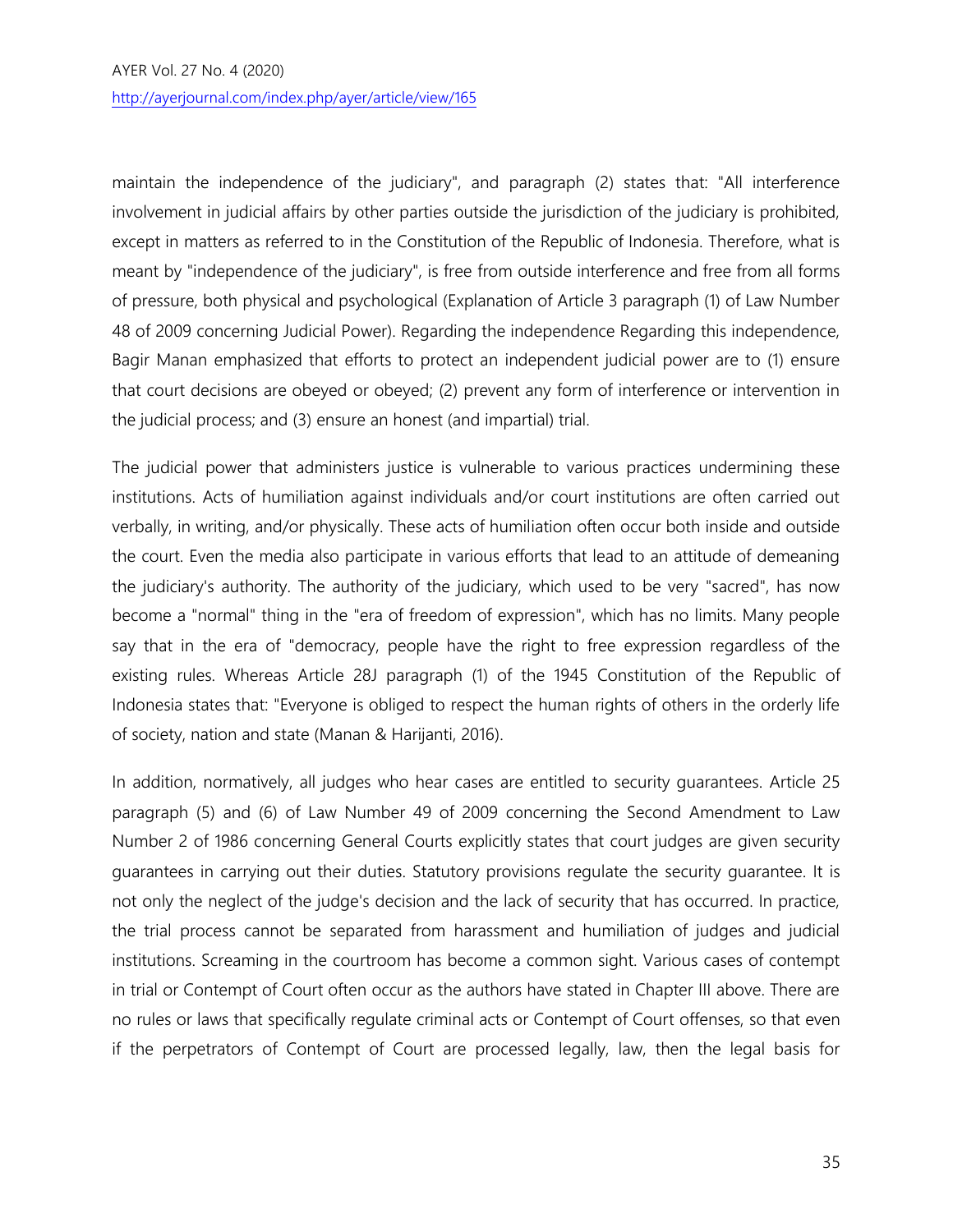investigators to ensnare Contempt of Court actions is the existing provisions in the Criminal Code so that there is no legal vacuum (Zimmermann, 2019).

Based on the facts above, in the author's opinion, so that the court's authority is realized, in addition to the forms of humiliation as described above to be included in the Contempt of Court Law, it is also time for all court orders and court decisions within the judiciary such as general courts, administrative courts State, religious and military efforts are carried out by all parties without exception. If certain parties are unwilling to carry out the court's order or try to hinder it, they can be classified/disqualified as having committed contempt/blasphemy against the court.

Various forms of humiliation and violence against Courts in Indonesia can also occur due to factors such as: imposing a sense of justice on behalf of groups or individuals, namely. When they are not satisfied with the court's decision, then impose their will. Also the dissatisfaction of the justiceseeking community towards law enforcement officers, such as the occurrence of selective selection of suspects/defendants who are made investigators or prosecutors become defendants while other defendants are not prosecuted for reasons that cannot be accepted by common sense; also for the detention of suspects or defendants who should have been detained, but the others were not detained; a protracted trial or the reading of the prosecutor's demands or the judge's decision which is always postponed without a reasonable reason or the judge's decision (convict) is low or heavy; not being objective by the prosecutor or judge in examining the witnesses or the defendant or the plaintiff/defendant. All of the above factors can be one of the triggers for various forms of "noise" and violence in court (Musah, 2019; Simangunsong, 2019).

If the problem is due to dissatisfaction with the Court's decision, legal remedies for certain parties can be an appeal to the High Court or an cassation to the Supreme Court for a judicial review. On the other hand, if it is judged that the judge is not neutral or there is an element of accepting "bribes" from the litigants, the public can report the judge concerned to his superiors at the Supreme Court or the Judicial Commission. Suppose various actions that demean and even undermine the authority of the judiciary are not immediately found the best solution. In that case, it will be a serious challenge for judges, judicial institutions (Supreme Court or Constitutional Court), especially for the Judicial Commission to realize the dignity and dignity of the judiciary. in Indonesia. The author has stated that the "Contempt of Court" Law does not yet exist in Indonesia. However, the strong desire for the existence of the law has been reflected in Law Number 14 of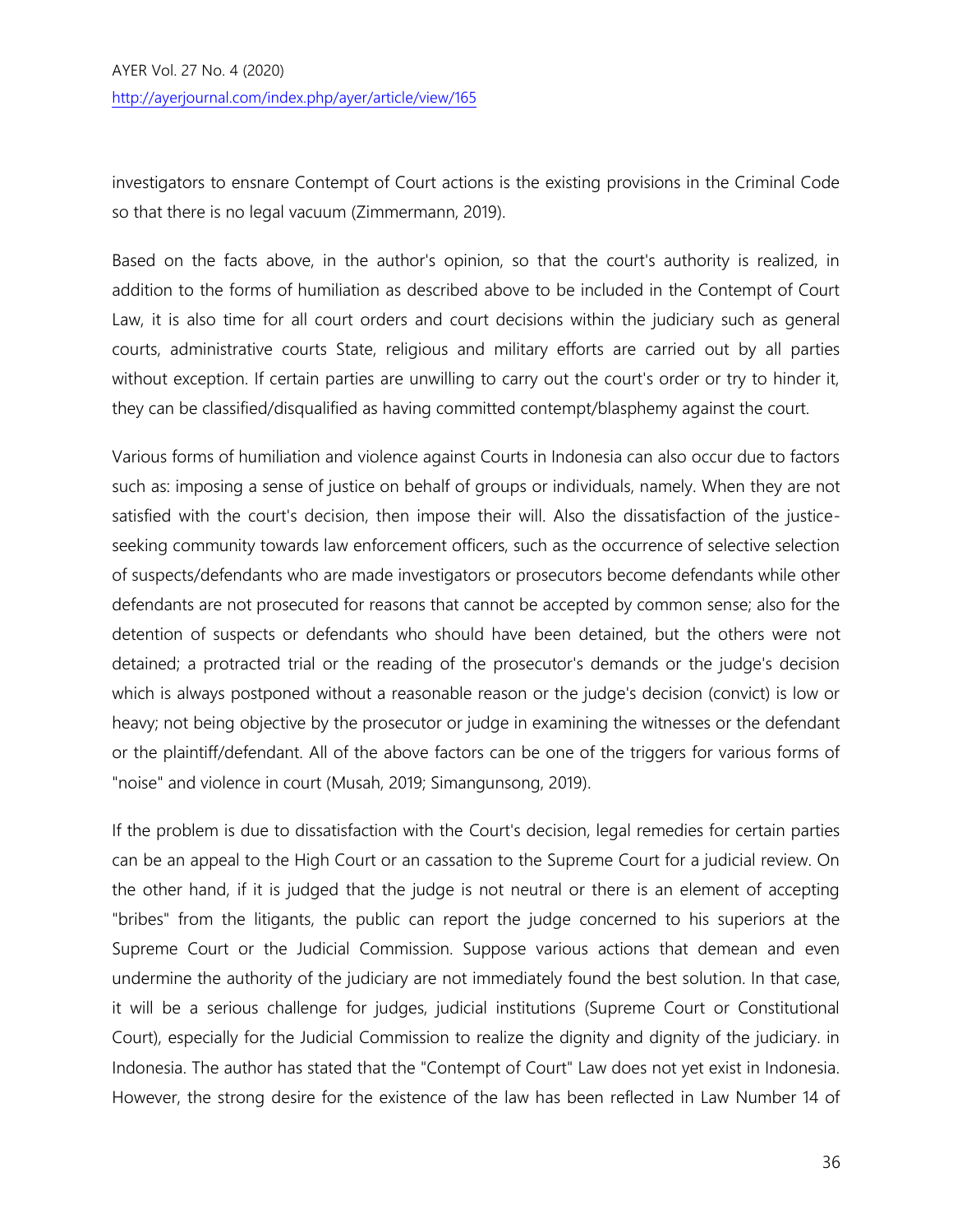1985 concerning the Supreme Court, especially in the General Elucidation point 4. Provisions that fall within the scope of "Contempt of Court" are partially contained in the Criminal Code, such as Article 217 of the Criminal Code.

Therefore, the establishment of the Contempt of Court Law, KY as the guardian and protector of judicial authority, can immediately expand KY's network with parties appointed by KY in all courts in Indonesia to monitor the proceedings of the trial. Suppose there are allegations of criminal acts that undermine the honor and dignity of the Court/Judges of KY. In that case, they can immediately report the case to the police so that the case is legally processed. Even if it is possible, the judge can order the prosecutor so that the perpetrator of a disturbance at trial can be made a defendant immediately. This method can minimize humiliation/blasphemy against the court or judge so that the authority of the court/judge is realized as adopted in the Common Law system, where the authority of judges according to this system is quite high, unlike in Indonesia, which adheres to the Civil Law system where the authority of judges is very low. Moreover, it is triggered by judges' low salary/welfare, making him vulnerable and encouraging him to be more easily influenced and influenced by various parties who can influence his decision.

Thus, one of the best solutions to upholding the judiciary's authority in Indonesia is to empower the Chief Justice of the Court of first instance, the Chief Justice of the Court of Appeal, and all judicial bodies. If the chairman has leadership style, skills in leading subordinates, has administrative and judicial technicalities, the court will become authoritative and sacred. Because the Chairperson of the Court has the prerogative to maintain the good name of the Court, including securing every trial through good cooperation with the local security forces/police. As the highest leader in the judicial field, the Chief Justice of the Supreme Court has entrusted the judicial process, including the security of the trial, to the Chief Justice of the Courts throughout Indonesia. That's why they are promoted and elected/appointed as leaders in the courts (Mulyadi & Suhariyanto, 2016).

# C. CONCLUSION

The application of legal sanctions against Contempt of Court actors based on the Criminal Code (KUHP) and the Criminal Procedure Code (KUHAP) is not firm because it does not clearly explain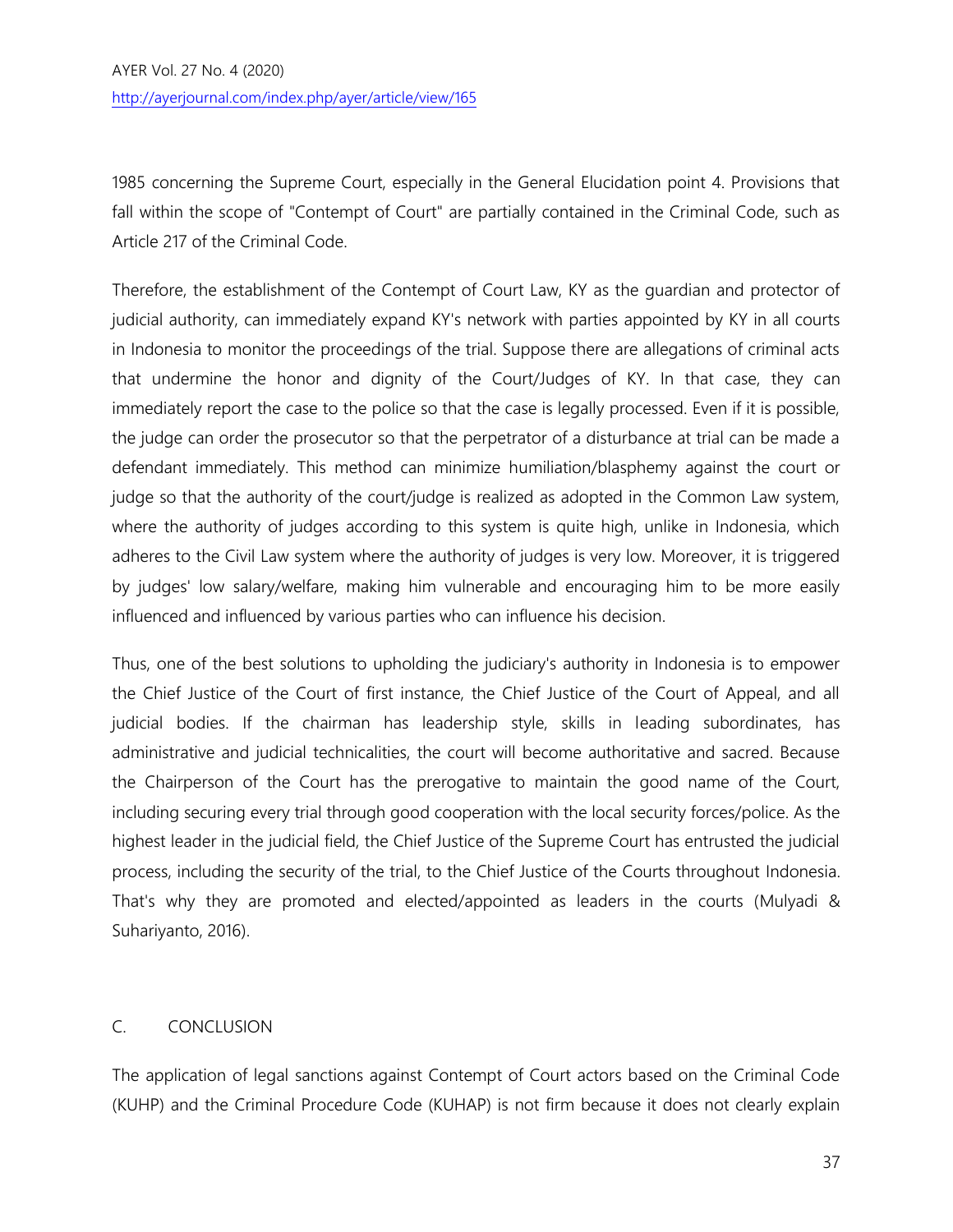the actions or actions aimed at the Court so that the application of legal sanctions for Contempt perpetrators of Court cannot be implemented adequately and optimally. Arrangements relating to actions that can be qualified as Contempt of Court and their sanctions to date in Indonesia are still scattered in the articles of the Criminal Code, so the urgency and relevance of Contempt of Court arrangements in special or separate laws regarding Contempt of Court, both In material and formal laws, it is very urgent and very important in the Indonesian legal system, for the sake of the authority and honor of the judiciary, to enforce and guarantee the judicial process without interference from outside parties. The regulation is a legal effort to defend the public interest and the rule of law so that the judicial process can be carried out properly, without being disturbed or undermined by other parties, both during the judicial process in court, or outside the court building. What is at stake here is not only the rights of the parties, or the authority of the judiciary itself, but more fundamentally, namely the enforcement of the principles of the rule of law.

## REFERENCES

- 1. Ahyani, H., Makturidi, M. G., & Muharir, M. (2020). Administrasi Perkara Perdata Secara E-Court di Indonesia. Batulis Civil Law Review, 2(1), 56-65.
- 2. Amiruddin, A. (2016). Delik Penghinaan Terhadap Pengadilan (Contempt Of Court) Dalam Perkara Pidana Di Indonesia. Jurnal Penelitian Hukum Legalitas, 9(2), 75-84.
- 3. Arlen, J., & Buell, S. W. (2019). The Law of Corporate Investigations and the Global Expansion of Corporate Criminal Enforcement. S. Cal. L. Rev., 93, 697.
- 4. Asikin, Z. (2016). Pengantar Metode Penelitian Hukum. Jakarta: Rajagrafindo Press.
- 5. Asshiddiqie, J. (2005). Hukum Tata Negara dan pilar-pilar demokrasi. Jakarta: Konstitusi Press.
- 6. Bala, N., & Slabach, M. (2019). The role of the courts in supporting therapeutic interventions. Evidence-informed interventions for court-involved families, 19-57.
- 7. Darma, I. M. W. (2020). Legal Reform Delik Contempt of Court dalam RUU KUHP 2019. DIH: Jurnal Ilmu Hukum, 17, 190-200.
- 8. Disemadi, H. S., & Roisah, K. (2019). Urgency of the Contempt of Court Criminalization Policy to Overcome Harassment Against the Status and Dignity of Courts. *Brawijaya Law Journal, 6*(2), 224-233.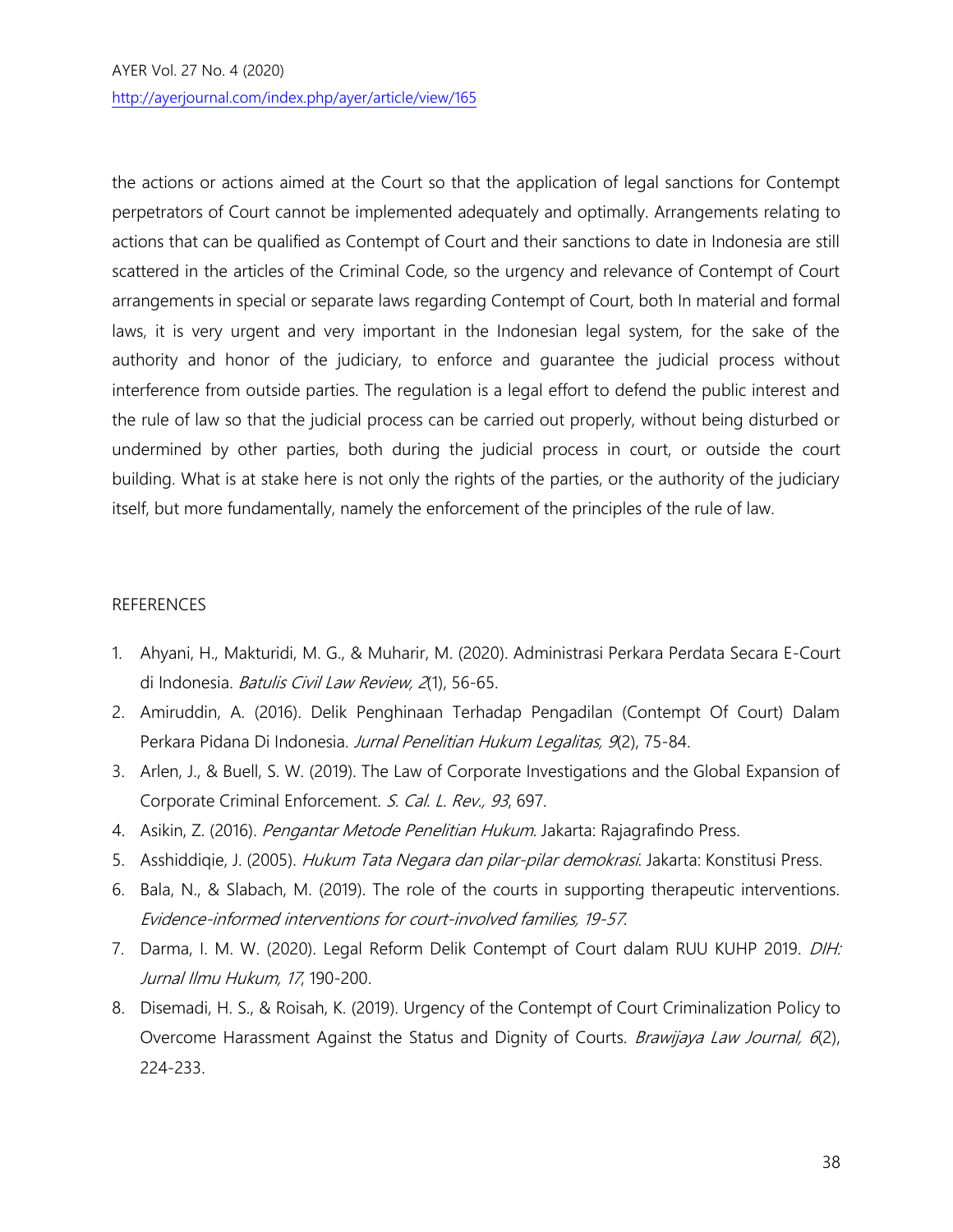- 9. Dunoff, J. L., Ratner, S. R., & Wippman, D. (2015). *International Law: Norms, Actors, Process.* Wolters Kluwer.
- 10. Fernandes, A. D., Cadigan, M., Edwards, F., & Harris, A. (2019). Monetary sanctions: A review of revenue generation, legal challenges, and reform. Annual Review of Law and Social Science, 15, 397-413.
- 11. Friedman, B., & Pattillo, M. (2019). Statutory inequality: The logics of monetary sanctions in state law. RSF: The Russell Sage Foundation Journal of the Social Sciences, 5(1), 174-196.
- 12. Harris, A. (2016). A pound of flesh: Monetary sanctions as punishment for the poor. Russell Sage Foundation.
- 13. Hasibuan, O. (2015). Contempt of Court di Indonesia, perlukah?. Jurnal Hukum dan Peradilan, <sup>4</sup>(2), 267-274.
- 14. Hinkes, A. M. (2019). Throw away the key, or the key holder? coercive contempt for lost or forgotten cryptocurrency private keys, or obstinate holders. Northwestern Journal of Technology and Intellectual Property, 16(4), 225.
- 15. Landau, D., & Dixon, R. (2019). Abusive judicial review: courts against democracy. UC Davis L. Rev., 53, 1313.
- 16. Lee, H., & Lee, T. (2019). From contempt of court to fake news: public legitimisation and governance in mediated Singapore. Media International Australia, 173(1), 81-92.
- 17. Maemoenah, M. M. (2003). *Implementasi Azas-Azas Hukum Tata Negara Menuju Perwujudan* Ius Constituendum di Indonesia. Semarang: Diponegoro University Press.
- 18. Manan, B., & Harijanti, S. D. (2016). Artikel Kehormatan: Konstitusi dan Hak Asasi Manusia. Padjadjaran Journal of Law, 3(3), 448-467.
- 19. Masthura, S. (2011). Studi Yuridis Terhadap Contempt of Court di Depan Pengadilan (Studi di Pengadilan Negeri Medan). Universitas Medan Area Press.
- 20. Mulyadi, L., & Suhariyanto, B. (2016). Contempt of Court di Indonesia: Urgensi Norma. Praktik, Gagasan & Masalahnya. Bandung: Alumni.
- 21. Musah, O. (2019). Journalism practice and application of the contempt of court principle in the Nigerian judiciary. EJOTMAS: Ekpoma Journal of Theatre and Media Arts, 7(1-2), 470-487.
- 22. Panggabean, H. P. (2015). Urgensi Pembuatan Undang-Undang Contempt of Court Untuk Menegakkan Martabat Dan Wibawa Peradilan. Jurnal Hukum dan Peradilan, 4(2), 241-256.